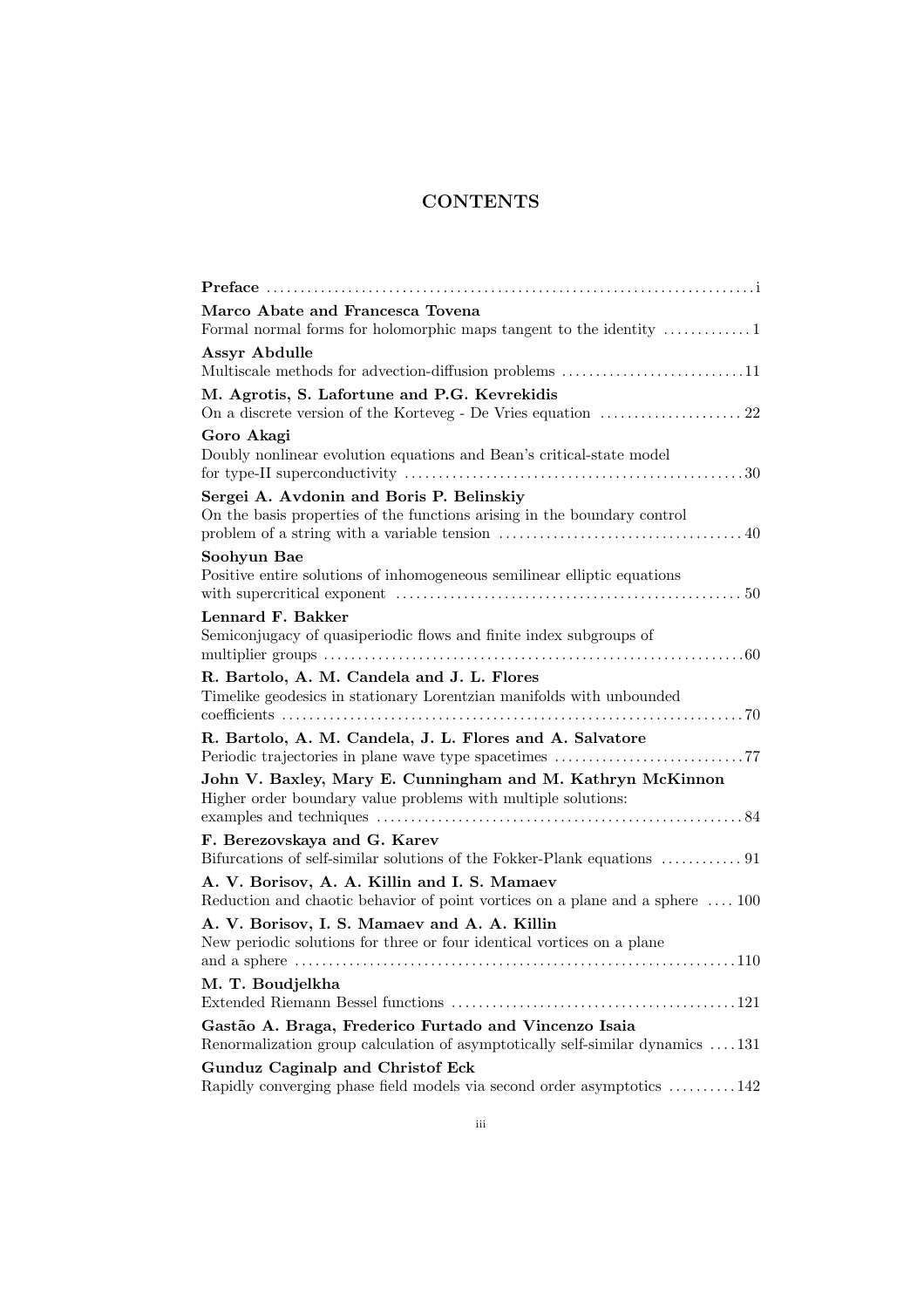| Dean A. Carlson                                                                                                                |
|--------------------------------------------------------------------------------------------------------------------------------|
|                                                                                                                                |
| Wenxiong Chen, Chao Jin, Congming Li and Jisun Lim<br>Weighted Hardy-Littlewood-Sobolev inequalities and systems of            |
| Xinfu Chen, Yuanwei Qi and Mingxin Wang<br>Steady states of a strongly coupled prey-predator model 173                         |
| Zhangxin Chen, Qiaoyuan Jiang and Yanli Cui<br>Locking-free nonconforming finite elements for planar linear elasticity  181    |
| Rinaldo M. Colombo and Andrea Corli<br>Dynamic parameters identification in traffic flow modeling  190                         |
| Monica Conti, Vittorino Pata and Marco Squassina<br>Singular limit of dissipative hyperbolic equations with memory 200         |
| E. N. Dancer and Zhitao Zhang<br>Critical point, anti-maximum principle and semipositone p-Laplacian                           |
| <b>Arnold Dikansky</b><br>Fitzhugh-Nagumo Equations in a nonhomogeneous medium 216                                             |
| Joshua Du and Jun Ji<br>An integral representation of the determinant of a matrix and its                                      |
| Mahmoud M. El-Borai<br>On some fractional differential equations in the Hilbert space $\dots\dots\dots\dots\dots 233$          |
| Alan Elcrat and Ray Treinen                                                                                                    |
| Khalil Ezzinbi, James H. Liu and Nguyen Van Minh                                                                               |
| Yuri N. Fedorov and Dmitry V. Zenkov                                                                                           |
| Wei Feng and Jody Hinson<br>Stability and pattern in two-patch predator-prey population dynamics  268                          |
| Ilaria Fragalà, Filippo Gazzola and Gary Lieberman<br>Regularity and nonexistence results for anisotropic quasilinear elliptic |
| Michael Frankel and Victor Roytburd<br>Dynamical structure of one-phase model of solid combustion  287                         |
| F. Gabern, W. S. Koon and J. E. Marsden                                                                                        |
| Cédric Galusinski and Mazen Saad                                                                                               |
| Leszek Gasiński and Nikolaos S. Papageorgiou<br>Nonlinear hemivariation inequalities with eigenvalues near zero 317            |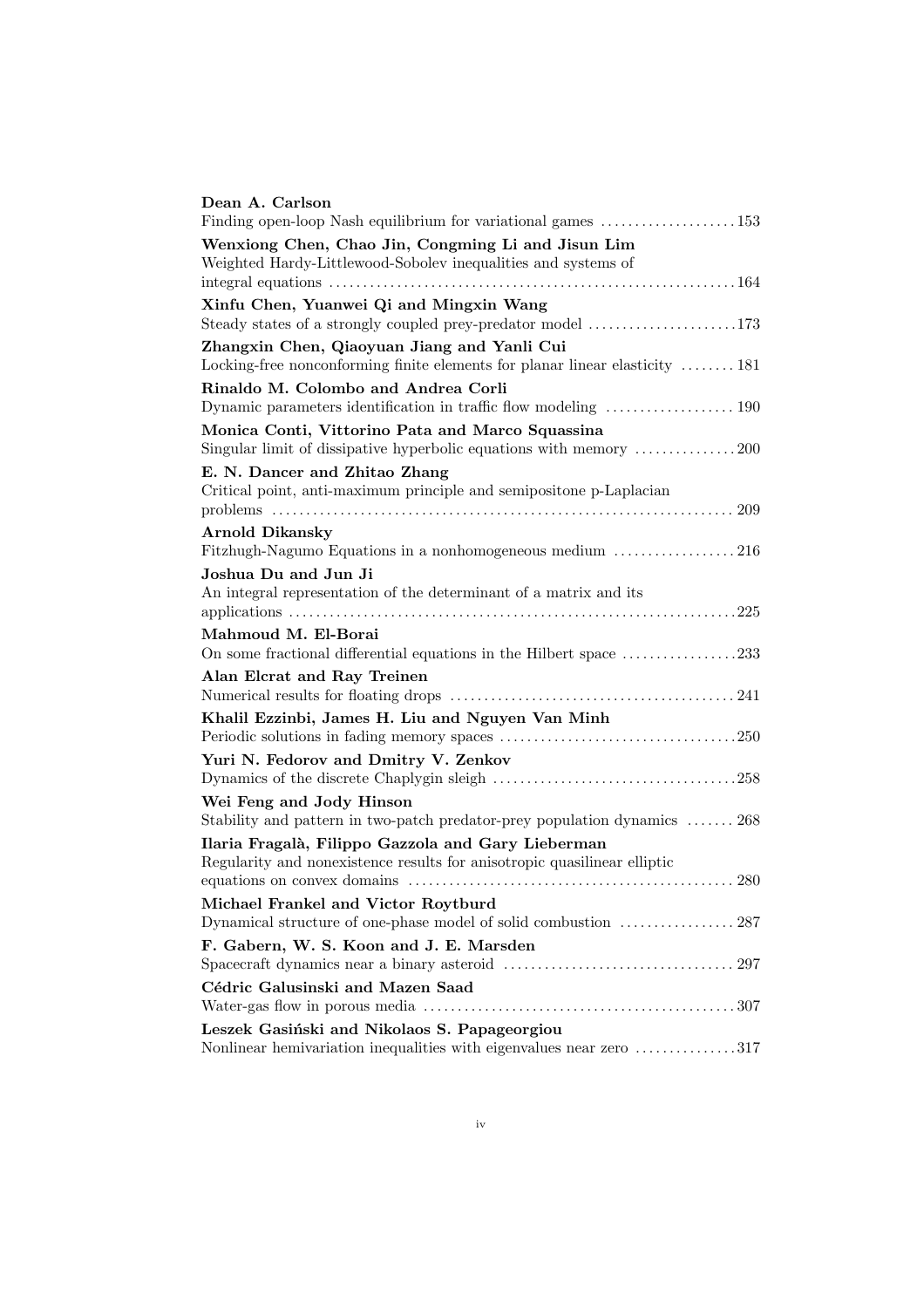| Arnaud Goullet, Ian Glasgow and Nadine Aubry                                |
|-----------------------------------------------------------------------------|
| John R. Graef and Bo Yang                                                   |
| Multiple positive solutions to a three point third order boundary           |
| 337                                                                         |
| E. V. Grigorieva and E. N. Khailov                                          |
| Optimal control of a commercial loan repayment plan 345                     |
| Daniel Guo and John Drake                                                   |
| A global semi-Lagrangian spectral model of shallow water equations          |
|                                                                             |
| Scott W. Hansen and Rajeev Rajaram                                          |
| Riesz basis property and related results for a Rao-Nakra sandwich beam  365 |
| Takahiro Hashimoto                                                          |
| Nonexistence of positive solutions of quasilinear elliptic equations with   |
| singularity on the boundary in strip-like domains 376                       |
| Min He                                                                      |
| A class of integrodifferential equations and applications 386               |
| Hiroshi Inoue                                                               |
| Magnetic hydrodynamics equations in moving boundaries 397                   |
| Miklós Horváth and Márton Kiss                                              |
| A bound for ratios of eigenvalues of Schrödinger operators on the           |
|                                                                             |
| Cheng-Hsiung Hsu and Suh-Yuh Yang                                           |
| Traveling wave solutions in cellular neural networks with multiple          |
|                                                                             |
| Ying Sue Huang and Chai Wah Wu                                              |
| Stability of cellular neural network with small delays 420                  |
| J. Húska, P. Poláčik and M. V. Safonov                                      |
| Principal eigenvalues, spectral gaps and exponential separation between     |
|                                                                             |
| <b>Gennaro</b> Infante                                                      |
| Eigenvalues and positive solutions of ODEs involving integral               |
|                                                                             |
| Michinori Ishiwata                                                          |
|                                                                             |
|                                                                             |
| Michael A. Jones and Diana M. Thomas                                        |
|                                                                             |
| S. Kanagawa, K. Inoue, A. Arimoto and Y. Saisho                             |
| Mean square approximation of multi dimensional reflecting fractional        |
|                                                                             |
| N. I. Karachalios, H. E. Nistazakis and A. N. Yannacopoulos                 |
| Remarks on the asymptotic behavior of solutions of complex discrete         |
|                                                                             |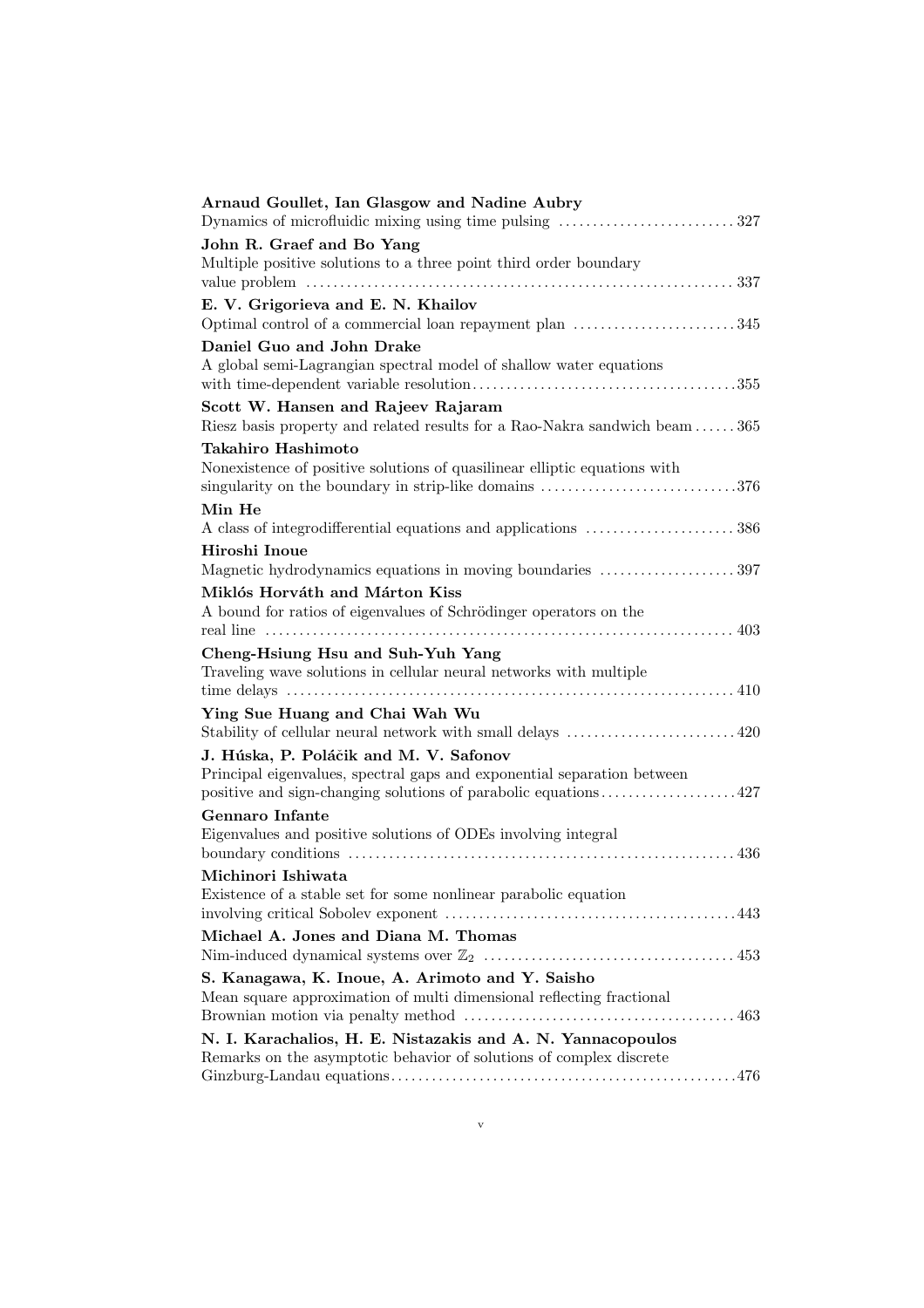| Gregory P. Karev                                                                    |
|-------------------------------------------------------------------------------------|
| Dynamics of heterogeneous populations and communities and evolution                 |
| János Karsai and John R. Graef                                                      |
| Attractivity properties of oscillator equations with superlinear damping 497        |
| Paula Kemp                                                                          |
| Characterizations of conditionally complete partially ordered sets 505              |
| Phillip Korman and Junping Shi                                                      |
| Krystyna Kuperberg                                                                  |
|                                                                                     |
| Petr Kůrka                                                                          |
|                                                                                     |
| Kousuke Kuto and Yoshio Yamada                                                      |
| Coexistence states for a prey-predator model with cross-diffusion 536               |
| K. Q. Lan                                                                           |
| Properties of kernels and eigenvalues for three point boundary value                |
|                                                                                     |
| Irena Lasiecka and Roberto Triggiani                                                |
| Global exact controllability of semilinear wave equations by a double               |
| Monica Lazzo and Paul G. Schmidt                                                    |
| Monotone local semiflows with saddle-point dynamics and applications                |
|                                                                                     |
| Dung Le                                                                             |
| Partial regularity of solutions to a class of strongly coupled degenerate           |
|                                                                                     |
| Shin-Yi Lee, Shin-Hwa Wang and Chiou-Ping Ye                                        |
| Explicit necessary and sufficient conditions for the existence of a dead            |
| core solution of P-Laplacian steady-state reaction-diffusion problem 587            |
| Aihua Li                                                                            |
|                                                                                     |
| Gary M. Lieberman                                                                   |
| A new regularity estimate for solutions of singular parabolic equations  605        |
| Chjan C. Lim and Da Zhu                                                             |
| Variational analysis of energy-enstrophy theories on the sphere 611                 |
| <b>Teck-Cheong Lim</b>                                                              |
| On the largest common fixed point of a commuting family of isotone maps $\dots$ 621 |
| Weishi Liu                                                                          |
| Geometric approach to a singular boundary value problem                             |
|                                                                                     |
| Kei Matsuura                                                                        |
| Exponential attractors for 2D magneto-micropolar fluid flow                         |
|                                                                                     |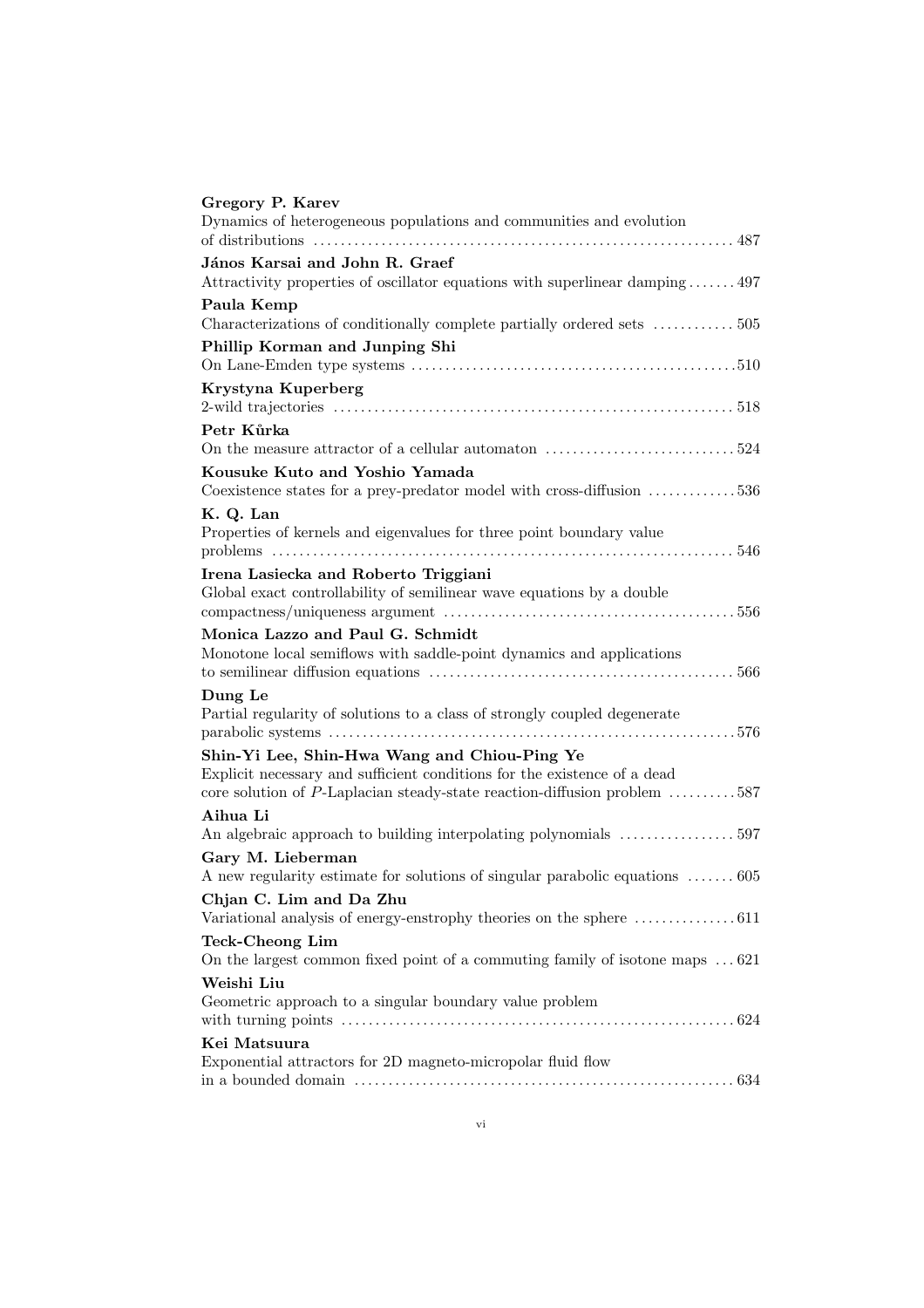| R. V. N. Melnik, B. Lassen, L. C. Lew Yan Voon, M. Willatzen                                                    |
|-----------------------------------------------------------------------------------------------------------------|
| and C.Galeriu                                                                                                   |
| Accounting for nonlinearities in mathematical modelling of                                                      |
|                                                                                                                 |
| <b>Emil Minchev</b>                                                                                             |
| Existence and uniqueness of solutions of a system of nonlinear PDE                                              |
|                                                                                                                 |
| F. Minhós, T. Gyulov and A.I. Santos                                                                            |
| Existence and location result for a fourth order boundary value problem  662                                    |
| Maria Grazia Naso                                                                                               |
|                                                                                                                 |
| Igor Nazarov and Bai-Lian Li                                                                                    |
|                                                                                                                 |
| P.K. Newton                                                                                                     |
|                                                                                                                 |
| Tomasz Nowicki and Grzegorz Świrszcz                                                                            |
| Neutral one-dimensional attractor of a two-dimensional system                                                   |
|                                                                                                                 |
| Simone Paleari and Tiziano Penati                                                                               |
|                                                                                                                 |
| <b>Chuang Peng</b>                                                                                              |
|                                                                                                                 |
| David W. Pravica and Michael J. Spurr                                                                           |
| Unique summing of formal power series solutions to advanced                                                     |
|                                                                                                                 |
| Yuanwei Qi                                                                                                      |
|                                                                                                                 |
| Rajeev Rajaram and Scott W. Hansen                                                                              |
|                                                                                                                 |
| Vassilis M. Rothos                                                                                              |
| Subharmonic bifurcations of localized solutions of a discrete                                                   |
|                                                                                                                 |
| E. Sander, E. Barreto, S.J. Schiff and P. So                                                                    |
|                                                                                                                 |
| Henri Schurz                                                                                                    |
| Dissipation of mean energy of discretized linear oscillators                                                    |
|                                                                                                                 |
| Stephen P. Shipman and Darko Volkov                                                                             |
|                                                                                                                 |
|                                                                                                                 |
| Qin Sheng, David A. Voss and Abdul Q. M. Khaliq                                                                 |
|                                                                                                                 |
| Junping Shi and Ratnasingham Shivaji<br>Semilinear elliptic equations with generalized cubic nonlinearities 798 |